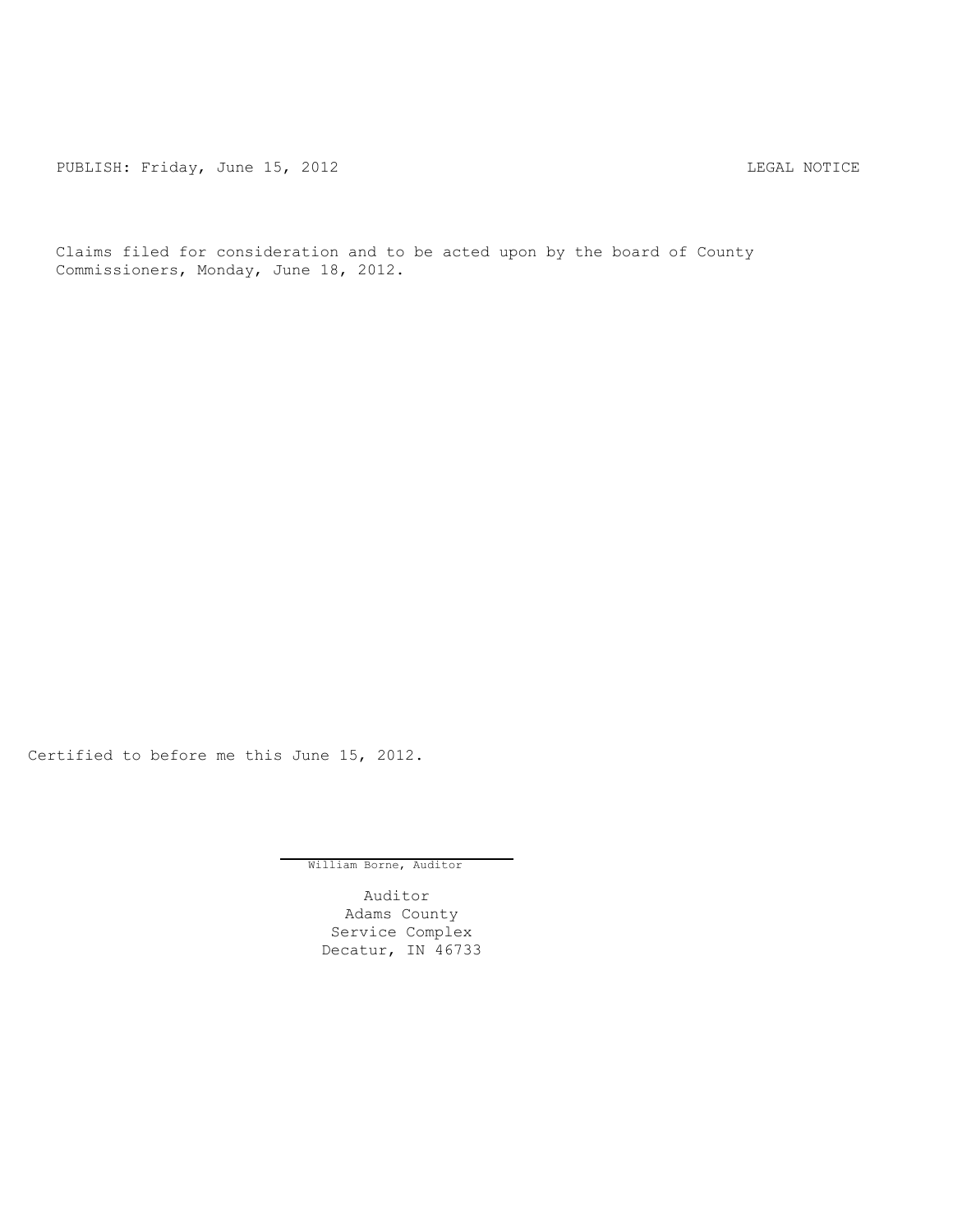

## **Claims Docket for Newspaper Adams County, Indiana**

## For Period: **5/8/2012** to **5/29/2012**

*313 W. Jefferson St. Decatur, IN 46733 (219) 724-2600*

## Date Claims to be Paid: **6/18/2012**

| Vendor                           | Amount     | Vendor                           | Amount   |
|----------------------------------|------------|----------------------------------|----------|
| Adams Memorial Hospital          | 31,479.89  | Indiana Michigan Power           | 615.36   |
| Arnold Lumber Co., Inc.          | 13.99      | Baker And Sons Plumbing &        | 859.50   |
| Beam, Longest, And Neff          | 5,569.26   | Berne Ready Mix                  | 955.83   |
| Berne Tri-Weekly News            | 8.60       | Brown, Blair A.                  | 2,464.20 |
| Hoosier Blue Flame               | 76.00      | Brateman's                       | 394.97   |
| Chet's Pest Control              | 90.00      | Cintas Location #338             | 95.38    |
| City Of Decatur                  | 5,066.65   | <b>Complete Printing Service</b> | 421.14   |
| Computer Systems, Inc.           | 1,508.20   | Weber, Daniel                    | 20.00    |
| Sigworth, Darrell W.             | 238.10     | Decatur Chamber Of Commer        | 20.00    |
| Decatur Daily Democrat           | 53.71      | Decatur Tire Center              | 568.44   |
| Douglas L. Bauman                | 192.90     | Downing & Glancy Funeral Home    | 500.00   |
| Erie Haven                       | 8,029.89   | Gordon Food Service              | 6,156.78 |
| Grimm's Auto                     | 171.53     | <b>Heller Nursery</b>            | 257.75   |
| Hilty Engine Service             | 30.90      | Imaging Office Systems, I        | 2,228.60 |
| <b>Innovative Concepts</b>       | 725.31     | Smith, Jan                       | 20.00    |
| Janitors Supply Company          | 87.21      | K-Mart                           | 239.00   |
| Werich, Kelly                    | 30.00      | Kiess Electric                   | 254.35   |
| Busse, Louise                    | 20.00      | Gresla, Mark S. Md               | 420.25   |
| Mark's Heating                   | 689.00     | Meshberger Brothers Stone        | 7,959.58 |
| Moser Motor Sales, Inc.          | 865.05     | National Oil And Gas             | 862.25   |
| Nipsco                           | 1,486.44   | Parrish Electric Motor Sp        | 20.16    |
| Portland Motor Parts, Inc        | 205.69     | Smitley, Ronnie L.               | 50.00    |
| Roto-Rooter                      | 1,315.00   | Shell Fleet Plus                 | 15.00    |
| Baumann, Steve                   | 50.00      | <b>Stone-Street Quarries</b>     | 241.08   |
| Smith, Teryl R.                  | 41.68      | Print Shop                       | 1,098.86 |
| Tri-State First Aid              | 35.55      | Wal-Mart / GEMB                  | 525.60   |
| West Payment Center              | 1,765.95   | Witham Toxicology Laboratory     | 1,184.00 |
| Christopher E. Harvey            | 94.60      | Fred A. Schurger                 | 15.00    |
| Burry, Herman, Miller, Brown     | 1,870.40   | Swiss City Veterinary            | 670.00   |
| Teeple, Gary                     | 20.00      | J. L. Manufacturing & Fab.       | 188.00   |
| Croy Machine & Fabricatio        | 223.95     | Tom Magnan                       | 11.00    |
| The Grainery Company             | 45.42      | Rekeweg, Shane                   | 189.06   |
| Myers Furniture                  | 48.00      | Indiana State Bar Associa        | 350.00   |
| <b>Association Of Prosecutin</b> | 350.00     | E. P. Graphics                   | 552.12   |
| Bluhm And Reber                  | 180.00     | Waste Management                 | 60.50    |
| Logans Stump Removal             | 205.64     | Mary Beery                       | 336.48   |
| Hi-Way Service, Inc.             | 200.70     | Tri County Excavating            | 8,206.21 |
| Don Myers Plumbing               | 1,215.69   | Jackson Oil & Solvents, I        | 2,401.36 |
| Bob's Locksmith Shop             | 15.00      | Michael M. Mahan                 | 20.00    |
| Boys & Girls Club                | 2,500.00   | Richard Clutter                  | 20.00    |
| Chad W. Sprunger                 | 1,377.61   | Decatur Ag Center                | 92.98    |
| Staples Credit Plan              | 51.99      | Rex Marbach                      | 51.75    |
| Zurcher Tire, Inc.               | 120.00     | <b>McIntire Heating</b>          | 250.00   |
| Tom Magnan/Special Needs         | 378.80     | Kristina Buckner                 | 23.32    |
| Benicomp, Inc                    | 142,163.29 | <b>Braun's Garage</b>            | 788.70   |
| Alcopro                          | 7.00       | Harvest Land Co-op               | 8,308.50 |
| Wal-Mart                         | 24.01      | J. D. Digging                    | 1,800.00 |
| Advanced Imaging Solutions, Inc. | 69.30      | <b>Fastenal Company</b>          | 225.72   |
|                                  |            |                                  |          |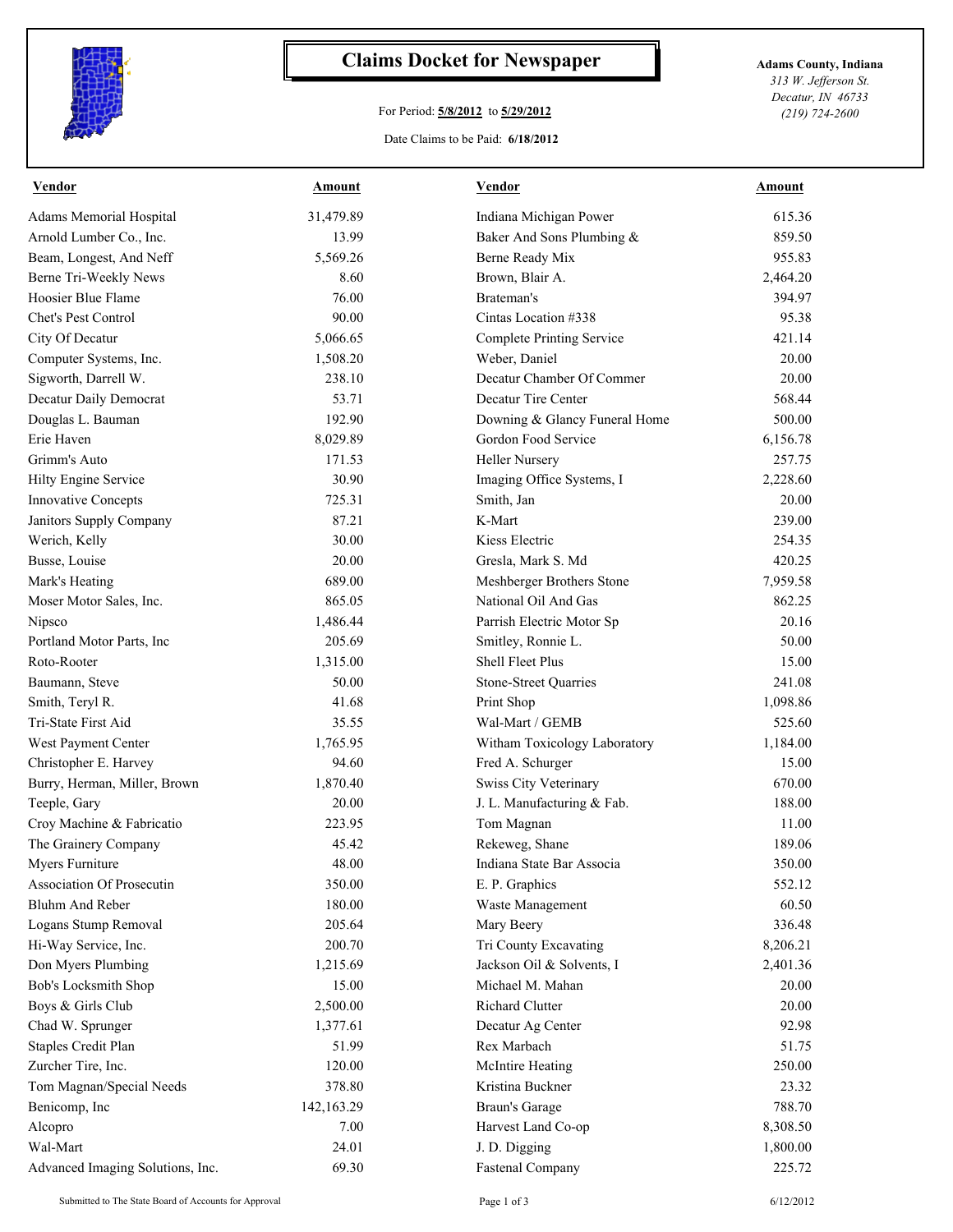| Leslie W. Marckel                          | 20.00              | <b>ERS Wireless Communications</b>         | 27,567.74          |
|--------------------------------------------|--------------------|--------------------------------------------|--------------------|
| Michael G. Werling                         | 395.00             | Indiana Lawyer                             | 39.95              |
| Connie Ellenberger                         | 28.60              | <b>Upper Wabash River Basin Commission</b> | 1,000.00           |
| Kim A. Fruechte                            | 20.00              | Troyer's                                   | 3,380.48           |
| Edwin Ford                                 | 20.00              | <b>Stanley Steemer</b>                     | 85.00              |
| Kendall Electric, Inc.                     | 67.75              | Adams/Wells Crisis Center                  | 200.00             |
| McKesson Medical - Surgical                | 241.88             | <b>Uricks Trucking</b>                     | 3,201.00           |
| Jim Fiechter                               | 658.50             | <b>ESRI</b>                                | 8,100.00           |
| Allen County Juvenile Center               | 240.00             | Louise M Busse                             | 142.65             |
| Wayne Fiechter                             | 78.75              | HCPro                                      | 316.00             |
| AP Reporting, Inc.                         | 129.90             | Jeremy S. Gilbert                          | 250.00             |
| Deb Stevens                                | 145.20             | Alpine Falls, Inc.                         | 90.35              |
| William Borne                              | 785.53             | Deborah A. Schantz                         | 381.60             |
| Daniel J. Michaels                         | 20.00              | Henry R. Mayer                             | 20.00              |
| Verizon Wireless                           | 65.01              | <b>Stationair's Express</b>                | 394.87             |
| Landon Patterson                           | 1,104.42           | Karla Marbach                              | 164.23             |
| ReusserDesign                              | 75.00              | Matrix Integration                         | 534.00             |
| Moore Medical Corporation                  | 257.45             | Habegger's Ace Lumber #4488                | 34.96              |
| Schwartz Blacksmith, LLC                   | 6.00               | Personal Touch Specialities & Gifts        | 757.05             |
| <b>First National Bank</b>                 | 521.28             | Cintas Location #G64                       | 811.78             |
| Marco Developments, LLC                    | 1,077.46           | Mill Supply, Inc.                          | 905.00             |
| American Legion Post #43                   | 75.00              | LBH Chemical & Industrial                  | 3,340.72           |
| Dell Marketing L.P.                        | 49,639.24          | Richard F. Thompson                        | 114.62             |
| RICOH USA, INC.                            | 211.00             | Office Depot                               | 246.81             |
| Commonwealth Engineers, Inc.               | 7,814.00           | Decatur Ace Hardware                       | 310.46             |
| WM Imaging Solutions, Inc.                 | 38.36              | Kevin McIntosh                             | 20.00              |
| Russell E Cook                             | 20.00              | Adams Memorial Hospital                    | 67.23              |
| Walgreens                                  | 12.91              | First Response                             | 63.75              |
| Julie A. Haines                            | 35.01              | Indiana Commission on Public Records       | 254.42             |
| O'Reilly Auto Parts                        | 9.19               | Scottsdale Insurance Company               | 526.95             |
| William Grimm                              | 61.60              | Phil Eicher                                | 50.00              |
| Global Gov't/Ed                            | 2,420.19           | <b>Brandeis</b>                            | 728.24             |
| Purdue CES Education Fund                  | 65.03              | Triple G Ranch                             | 252.60             |
| Anna Steiner                               | 50.00              | Paperless Business Solutions, LLC          | 250.00             |
| Tom Magnan-Cans for CoPays                 | 12.00              | Central Customer Charges                   | 975.10             |
| Courtesy Motors, Inc.                      | 7.75               | Kristy N Stuckey                           | 10.07              |
| <b>Adams County Community Corrections</b>  | 8,764.00           | Courtesy Ford                              | 21.95              |
| Thelma M. Berkshire                        | 100.00             | Ebberts Seed and Chemical                  | 2,200.00           |
| Tony LaFontaine                            | 191.65             | Mark Chaffins                              | 20.00              |
| Indigital Telecom                          | 4,311.88           | GE Capital Information Technology Soluti   | 3,909.09           |
| Timothy R. Taylor                          | 20.00              | Asphalt Material, Inc.                     | 20,598.60          |
| Eran Hackman                               | 19.92              | Derek C. Augsburger                        | 20.00              |
| Medline Industries, Inc.                   | 1,050.00           | Decatur Computer Repair                    | 190.99             |
| Frontier                                   | 160.18             | Mediacom, LLC                              | 79.95              |
| Schenkel Shultz Architecture               | 2,599.50           | Gerber & Company Foods, LLC                | 40.00              |
| Fort Wayne Newspapers - PBM Single         | 101.40             | Jerry Geimer Contracting                   | 3,250.00           |
| John D. Patch                              | 20.00              | On-Duty Depot                              | 231.50             |
| Anne M. Razo                               | 25.00              | John A. Crider                             | 20.00              |
| TKO Graphix, Inc.                          | 95.07              | Troyer Brothers, Inc.                      | 235.00             |
| CenturyLink                                | 253.94             | Naomi Krueckeberg                          | 100.00             |
| Eric Daniel Braun                          | 20.00              | Fletcher Chrysler Products, Inc.           | 40.00              |
| Katie E. Arthur                            | 6,111.10           | Community Fiber Solutions, Inc.            | 1,000.00           |
| <b>Tracy Noetzel</b>                       | 230.48             | D. Luginbill Excavating & Tr.              | 1,121.70           |
| Mission Ready Consulting, Inc.             | 33,000.00          | John Pontius                               | 100.00             |
| Michael Kolter                             | 1,275.00           | Cary S. & Leslie A. Brown                  | 850.00             |
| Hilda L. Aumann Rev Trust<br>Joe B. Graber | 1,190.00<br>200.00 | Philip D Schieferstein Rev Liv Trst        | 3,315.00<br>167.42 |
|                                            |                    | Weil Service Center, Inc.                  |                    |